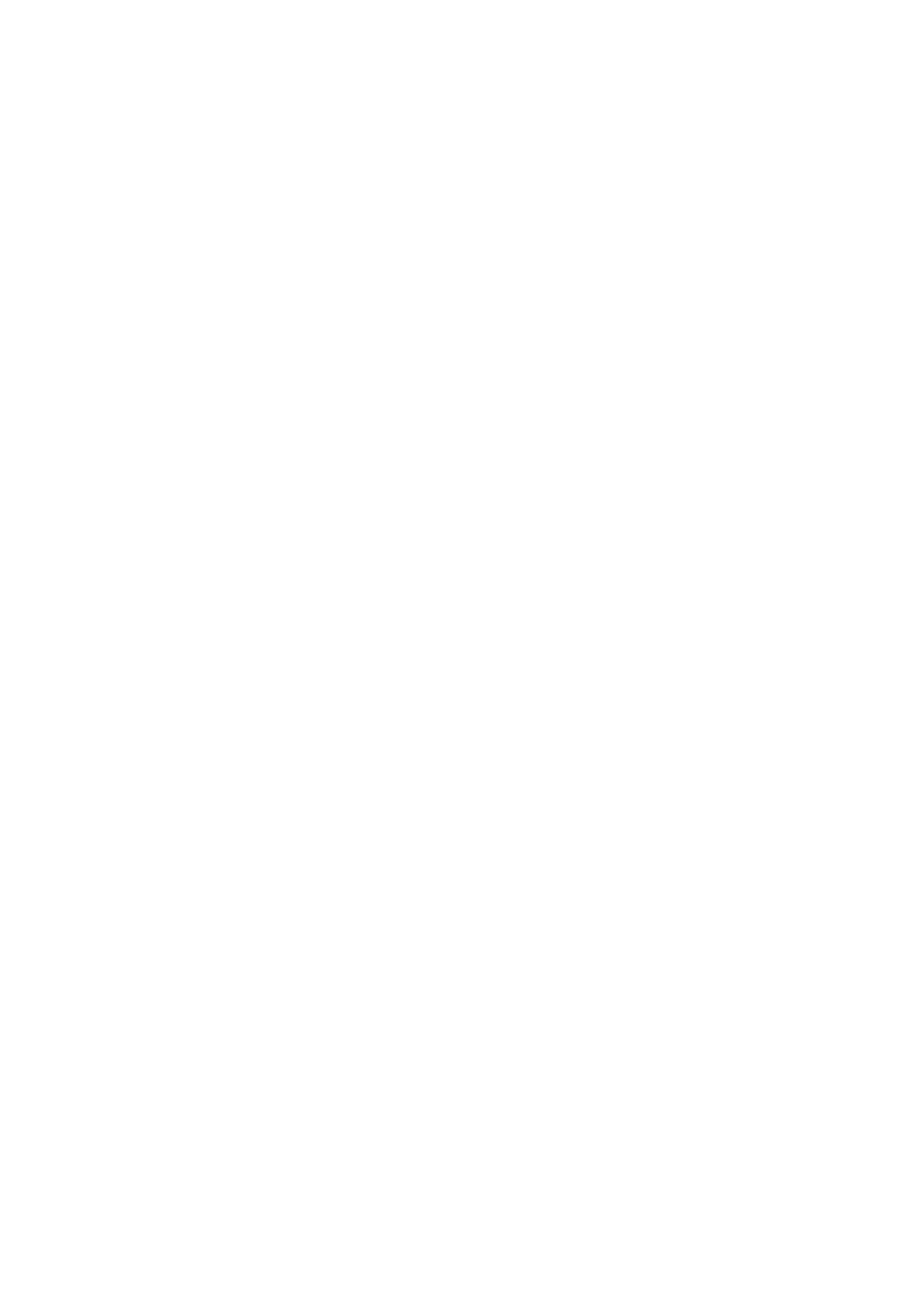

### Department of the Environment

### **Protection of historic windows and doors** 2nd November 2012

#### **Purpose and type of consultation**

The Minister for Planning and Environment considers that there is a need to review existing supplementary planning guidance<sup>1</sup> about the protection of historic windows and doors.

New draft guidance has been prepared, to this end, with the following objectives to –

- provide further information about the importance of historic windows and doors;
- elaborate and clarify how the provisions of Island Plan Policy HE2 will be applied to proposals for change affecting historic windows and doors through the planning application process; and
- provide further advice about the information that should be provided to as part of a planning application for change affecting historic windows and doors.

The Minister would like to hear the views of those interested in and affected by the guidance.

**Closing date:** 14th December 2012

#### **Summary**

 $\overline{a}$ 

Historic windows and doors are important because they are an integral part of the fabric of old buildings: they add to their special character in both the town and the countryside. This draft guidance seeks to elaborate upon why these features are such an important part of our built heritage.

Planning policy for the protection of historic windows and doors is provided by Policy HE2 of the 2011 Island Plan. The guidance seeks to clearly set out what this policy means and how it will be applied in practice to proposals which affect historic windows and doors.

Planning permission is required for works which affect windows and external doors in Listed buildings and potential Listed buildings<sup>2</sup>. Works involving their repair or replacement in historic buildings so designated must be the subject of a planning application. The guidance also seeks to set out the information that is required to enable planning applications which affect historic windows and doors to be properly considered.

<sup>&</sup>lt;sup>1</sup> Planning Policy Note 2: 'Windows and doors in historic buildings: their repair and replacement' (June 2008)

 $2^{2}$  See Classes F and K of the Planning and Building (General Development) (Jersey) Order 2011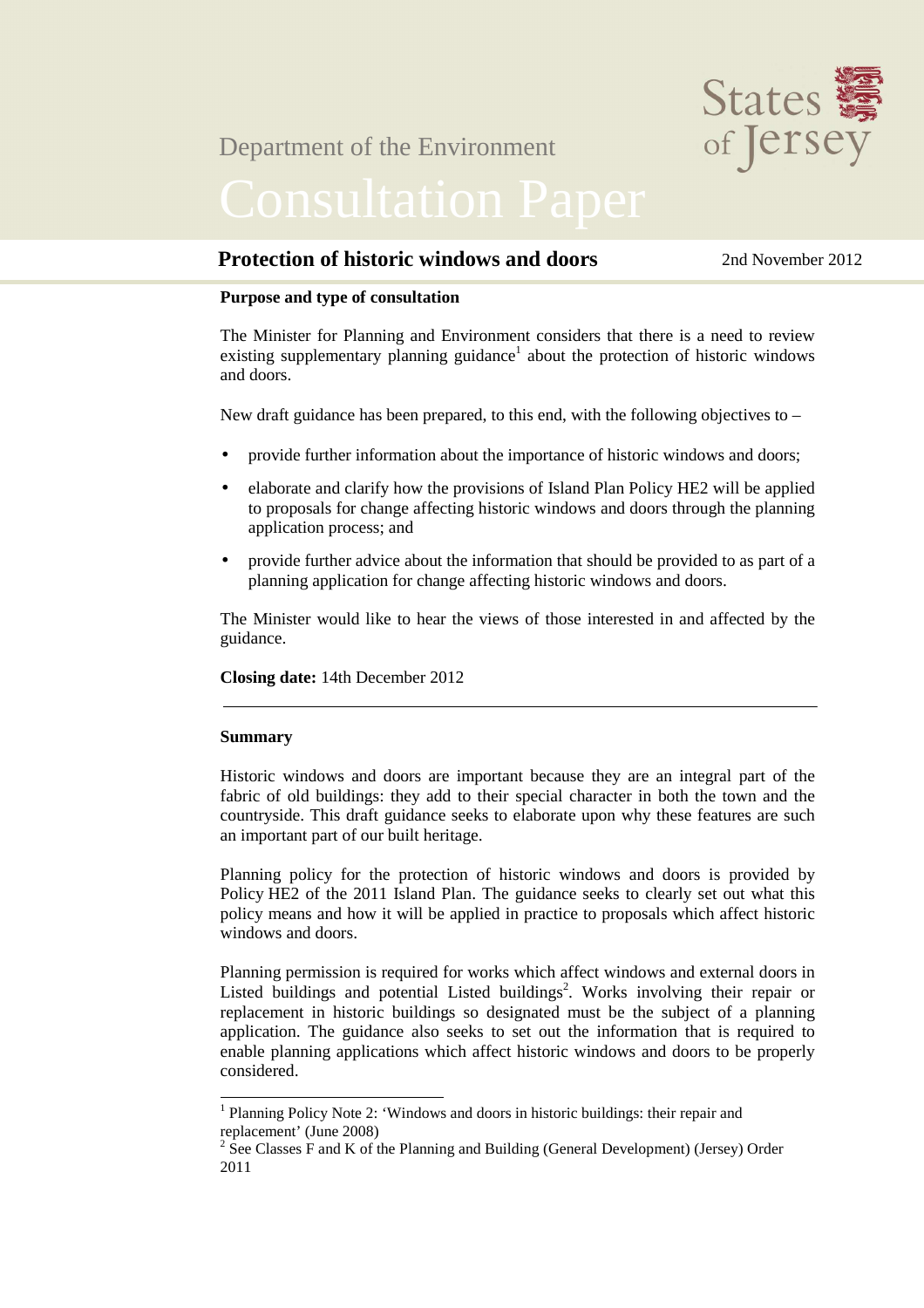#### **Further information:**

The consultation can be viewed online at: www.gov.je/consult.

Printed copies are available on request from the Department of the Environment, South Hill, St. Helier.

#### **Please send your comments to:**

Kevin Pilley, Director of Policy, Projects and the Historic Environment Department of the Environment Planning and Building Services South Hill St. Helier JE2 4US

#### **How to contact us:**

Telephone: 448441 e-mail: k.pilley@gov.je Fax: 445528

#### **This Consultation Paper has been sent to the following individuals/organisations and will be presented to the States as an official Report:**

Chairman – Environment Scrutiny Panel Jersey Property Holdings Jersey Heritage Société Jersiaise National Trust for Jersey Council for the Protection of Jersey Save Jersey's Heritage Jersey Farmers' Union Association of Jersey Architects Jersey Construction Council Chamber of Commerce MS Planning Ltd. Anthony Gibb Millennium Windows and Conservatories Jersey Double Glazing Ltd. Style Windows Creative Window & Conservatory Ltd. Ian Costard Window Services Just Glass and Windows

Public Consultation Register

#### **Supporting documents attached:**

Consultation draft advice note – Protection of historic doors and windows (September 2012)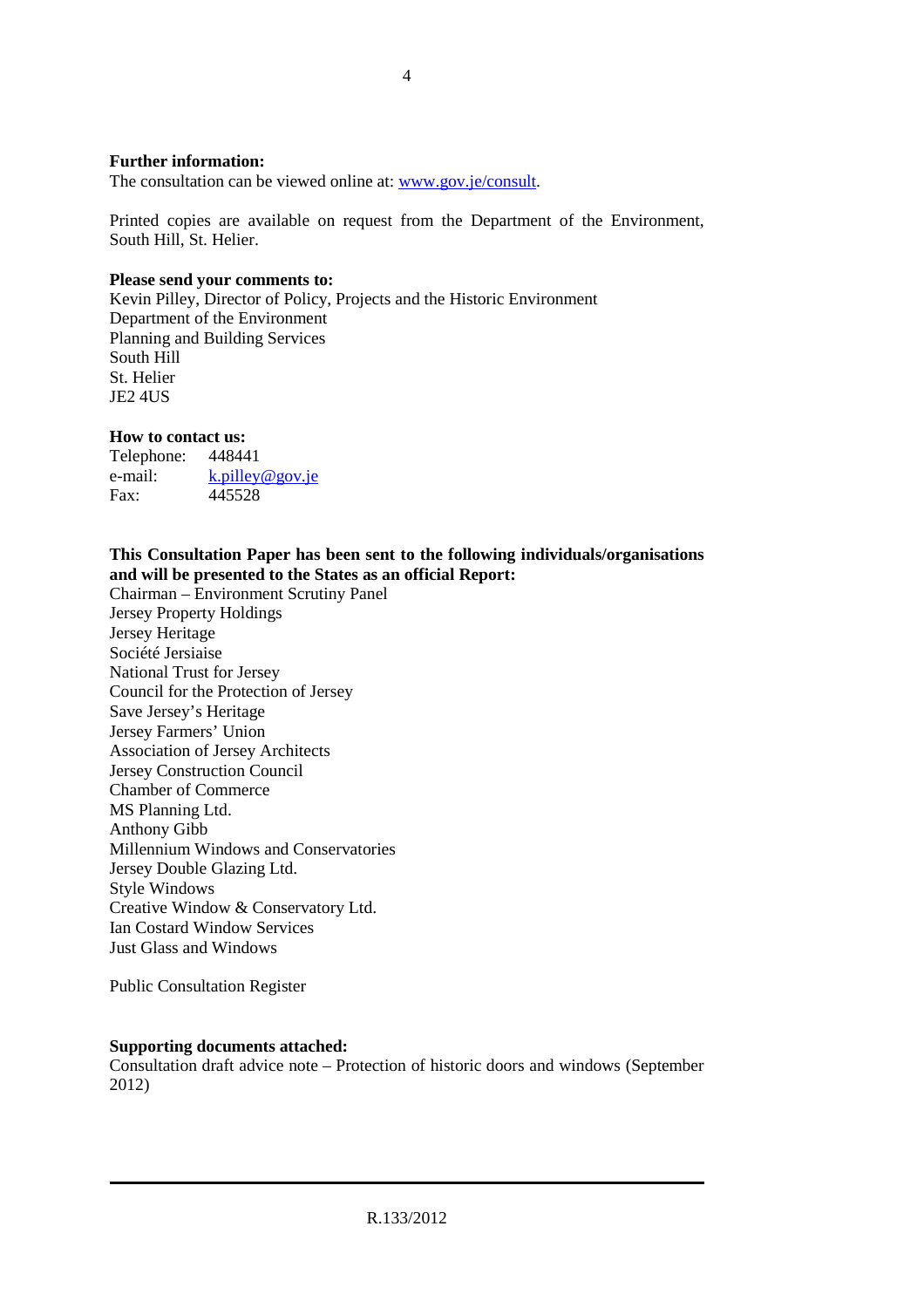#### **Consultation response**

A series of statements about the guidance are set out below, which may help with your response. Alternatively, you may submit any other comment that you wish to make on the content of this draft guidance note.

You may do this online on www.gov.je/consult or you can print and submit the questionnaire to the address below.

| 1. There is a need for revised<br>guidance on the protection of<br>historic windows and doors.<br>Please give reasons for your answer | Strongly<br>agree | Agree | Don't<br>know | Disagree | Strongly<br>Disagree |
|---------------------------------------------------------------------------------------------------------------------------------------|-------------------|-------|---------------|----------|----------------------|
| 2. The form of the planning                                                                                                           | Strongly          | Agree | Don't         | Disagree | Strongly             |
| guidance is clear and easy to                                                                                                         | agree             |       | know          |          | Disagree             |
| understand and use.<br>Please give reasons for your answer                                                                            |                   |       |               |          |                      |
|                                                                                                                                       |                   |       |               |          |                      |
| 3. The guidance clearly sets out                                                                                                      | Strongly          | Agree | Don't         | Disagree | Strongly             |
| when planning permission is<br>required for proposals which                                                                           | agree             |       | know          |          | disagree             |
| affect historic windows and doors.                                                                                                    |                   |       |               |          |                      |
| Please give reasons for your answer                                                                                                   |                   |       |               |          |                      |
| 4. The guidance helps with an                                                                                                         | Strongly          | Agree | Don't         | Disagree | Strongly             |
| understanding of why historic                                                                                                         | agree             |       | know          |          | disagree             |
| windows and doors are important.<br>Please give reasons for your answer                                                               |                   |       |               |          |                      |
| 5. The guidance is helpful in                                                                                                         | Strongly          | Agree | Don't         | Disagree | Strongly             |
| setting out how the Island Plan<br>Policy HE2 will be used in<br>practice.                                                            | agree             |       | know          |          | disagree             |
| Please give reasons for your answer                                                                                                   |                   |       |               |          |                      |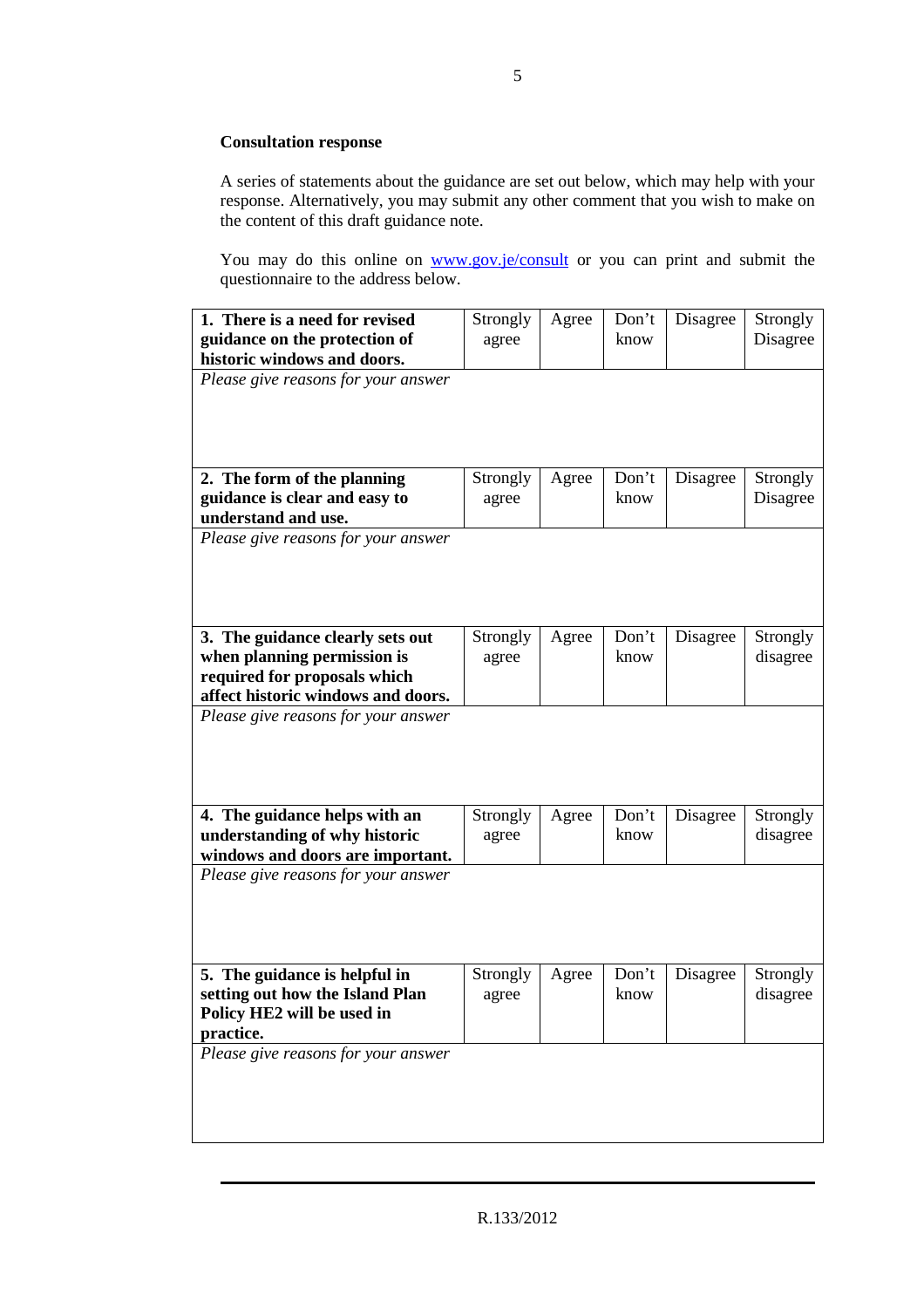| 6. The sequential approach $-$<br>based on repair, followed by<br>replacement where repair is not<br>possible – is set out clearly.<br>Please give reasons for your answer | Strongly<br>agree | Agree | Don't<br>know | Disagree | Strongly<br>disagree |
|----------------------------------------------------------------------------------------------------------------------------------------------------------------------------|-------------------|-------|---------------|----------|----------------------|
| 7. The guidance provides clarity<br>about the criteria against which<br>the assessment of replacement<br>window applications will be<br>assessed.                          | Strongly<br>agree | Agree | Don't<br>know | Disagree | Strongly<br>disagree |
| Please give reasons for your answer                                                                                                                                        |                   |       |               |          |                      |
| 8. The guidance provides clarity<br>about the criteria against which<br>the assessment of replacement<br>door applications will be assessed.                               | Strongly<br>agree | Agree | Don't<br>know | Disagree | Strongly<br>disagree |
| Please give reasons for your answer                                                                                                                                        |                   |       |               |          |                      |
| 9. The guidance provides useful<br>advice about the treatment of old<br>glass                                                                                              | Strongly<br>agree | Agree | Don't<br>know | Disagree | Strongly<br>disagree |
| Please give reasons for your answer                                                                                                                                        |                   |       |               |          |                      |
| 10. The guidance satisfactorily<br>deals with how the thermal<br>performance of windows in<br>historic buildings might be<br>addressed.                                    | Strongly<br>agree | Agree | Don't<br>know | Disagree | Strongly<br>disagree |
| Please give reasons for your answer                                                                                                                                        |                   |       |               |          |                      |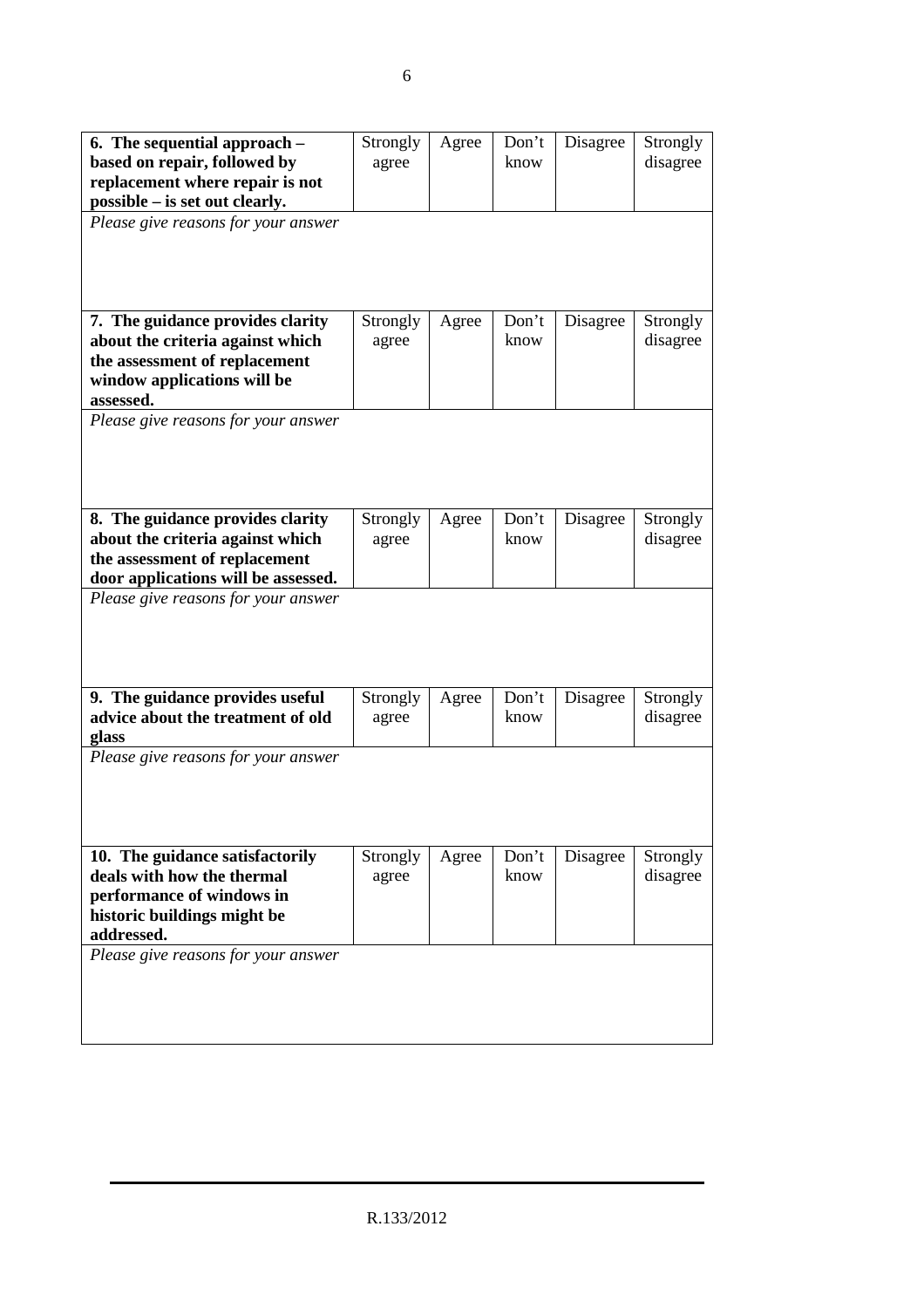Please note that consultation responses may be made public (sent to other interested parties on request, sent to the Scrutiny Office, quoted in a published report, reported in the media, published on www.gov.je, listed on a consultation summary, etc.). If you have a particular wish for confidentiality, please indicate this clearly when submitting a response.

| I agree that my comments may be made public and attributed to me                |  |
|---------------------------------------------------------------------------------|--|
| I agree that my comments may be made public but not attributed (i.e. anonymous) |  |
| I don't want my comments made public                                            |  |
|                                                                                 |  |

If you agree to your comments being attributed to you, please provide your details below:

| Name:           | Organisation: |  |
|-----------------|---------------|--|
|                 |               |  |
| <b>Address:</b> |               |  |
|                 |               |  |
|                 |               |  |
|                 |               |  |
| Tel:            | e-mail:       |  |
|                 |               |  |

Other comments can be submitted in writing or by e-mail to the address below.

If you or your organisation would like to discuss these proposals further, or would like more information, please contact:

Kevin Pilley, Director of Policy, Projects and the Historic Environment Department of the Environment Planning and Building Services South Hill St. Helier JE2 4US

Tel: 448441 e-mail: k.pilley@gov.je

**Deadline for consultation responses**: 14th December 2012.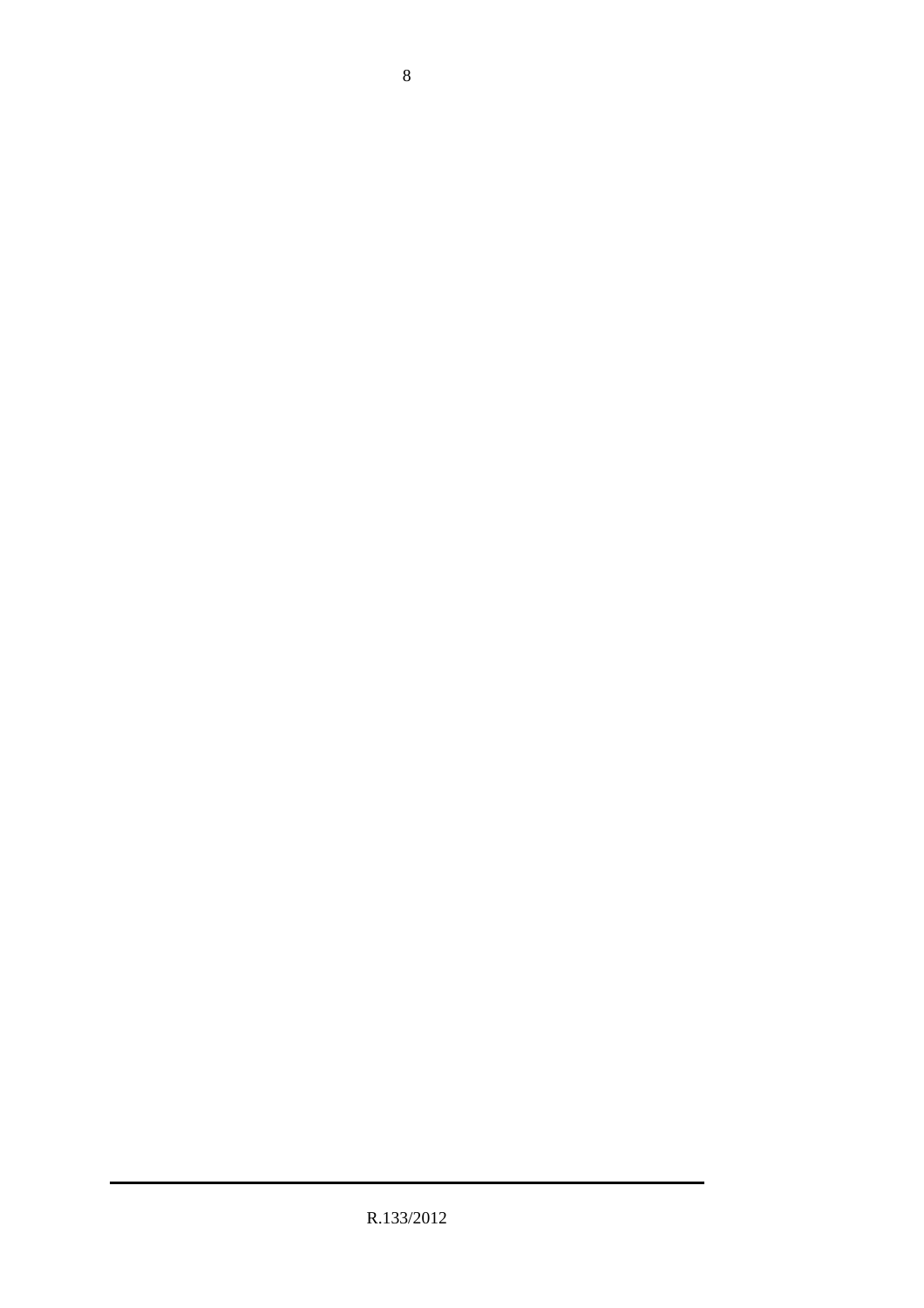

Department of the Environment

## Supplementary Planning Guidance

Draft advice note

Draft for consultation **Protection of Historic Windows and Doors** 

September 2012

R.133/2012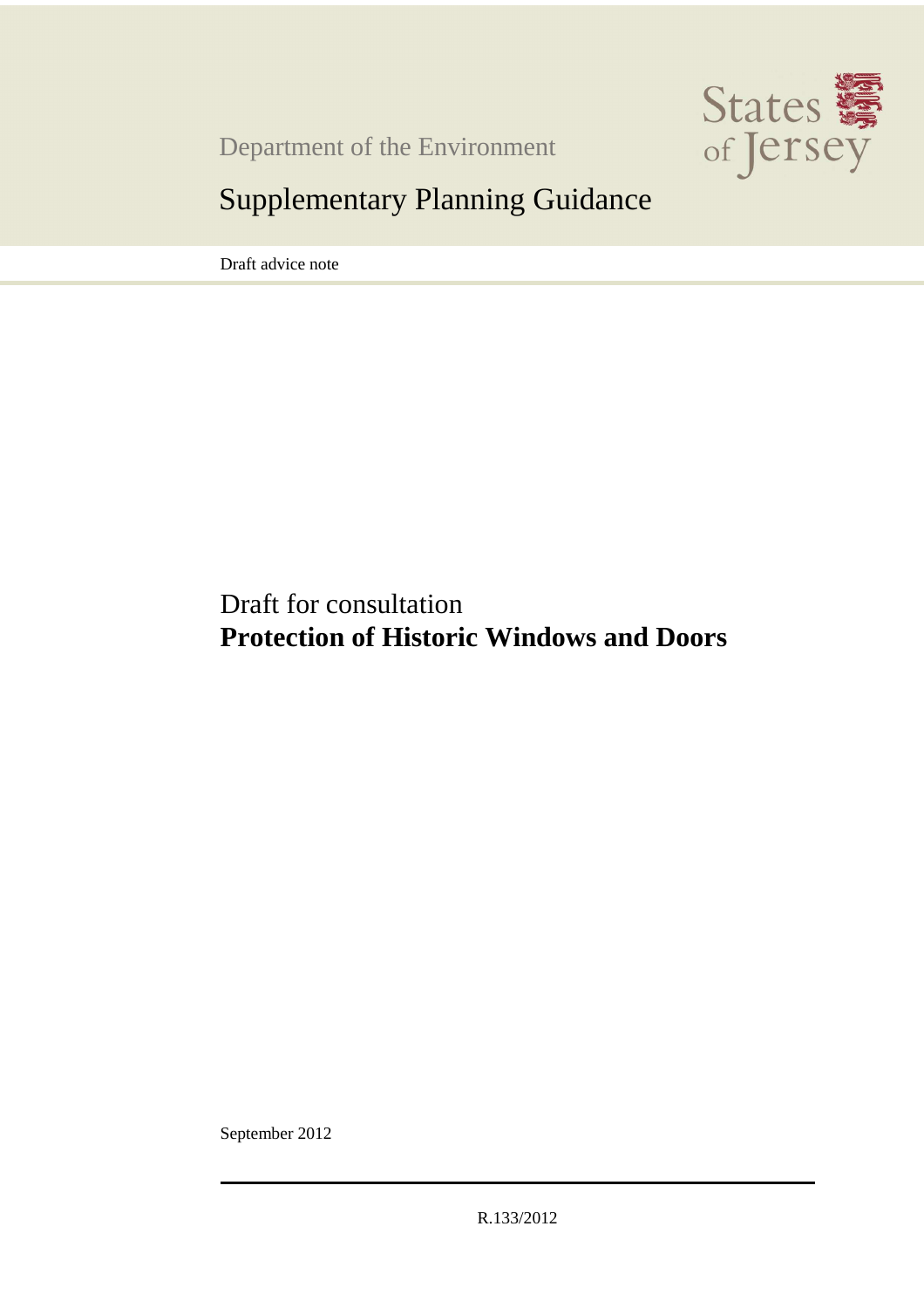#### **About supplementary planning guidance**

The Minister for Planning and Environment may publish guidelines and policies (supplementary planning guidance) in respect of; development generally; any class of development; the development of any area of land; or the development of a specified  $site<sup>3</sup>$ .

Supplementary planning guidance may cover a range of issues, both thematic and sitespecific, and provides further detail about either policies and proposals in the Island Plan, or other issues relevant to the planning process. It can also be used to provide information about how the planning system operates.

Where relevant, supplementary planning guidance will be taken into account, as a material consideration, in making decisions.

Supplementary planning guidance is issued in a number of different forms, including –

- **Advice notes**, which offer more detailed information and guidance about the ways in which Island Plan policies are likely to be operated, interpreted and applied in decision-making;
- **Policy notes**, which can be issued by the Minister, following consultation with key stakeholders, in between reviews of the Island Plan, to supplement and complement the existing planning policy framework;
- **Masterplans**, development frameworks and planning briefs provide more detailed information and guidance about the development of specific sites and areas of the Island; and
- **Practice notes**, which aim to provide information about how the planning system's protocols and procedures operate.

The current supplementary planning guidance is listed and can be viewed on the States of Jersey website at www.gov.je/planningguidance.

Hard copies of all supplementary planning guidance can be obtained from Planning and Building Services, Department of the Environment, South Hill, St. Helier, JE2 4US, telephone: 01534 445 508, e-mail: planning@gov.je.

<sup>&</sup>lt;sup>3</sup> Under Article 6 of the Planning and Building (Jersey) Law 2002 (chapter 22.550)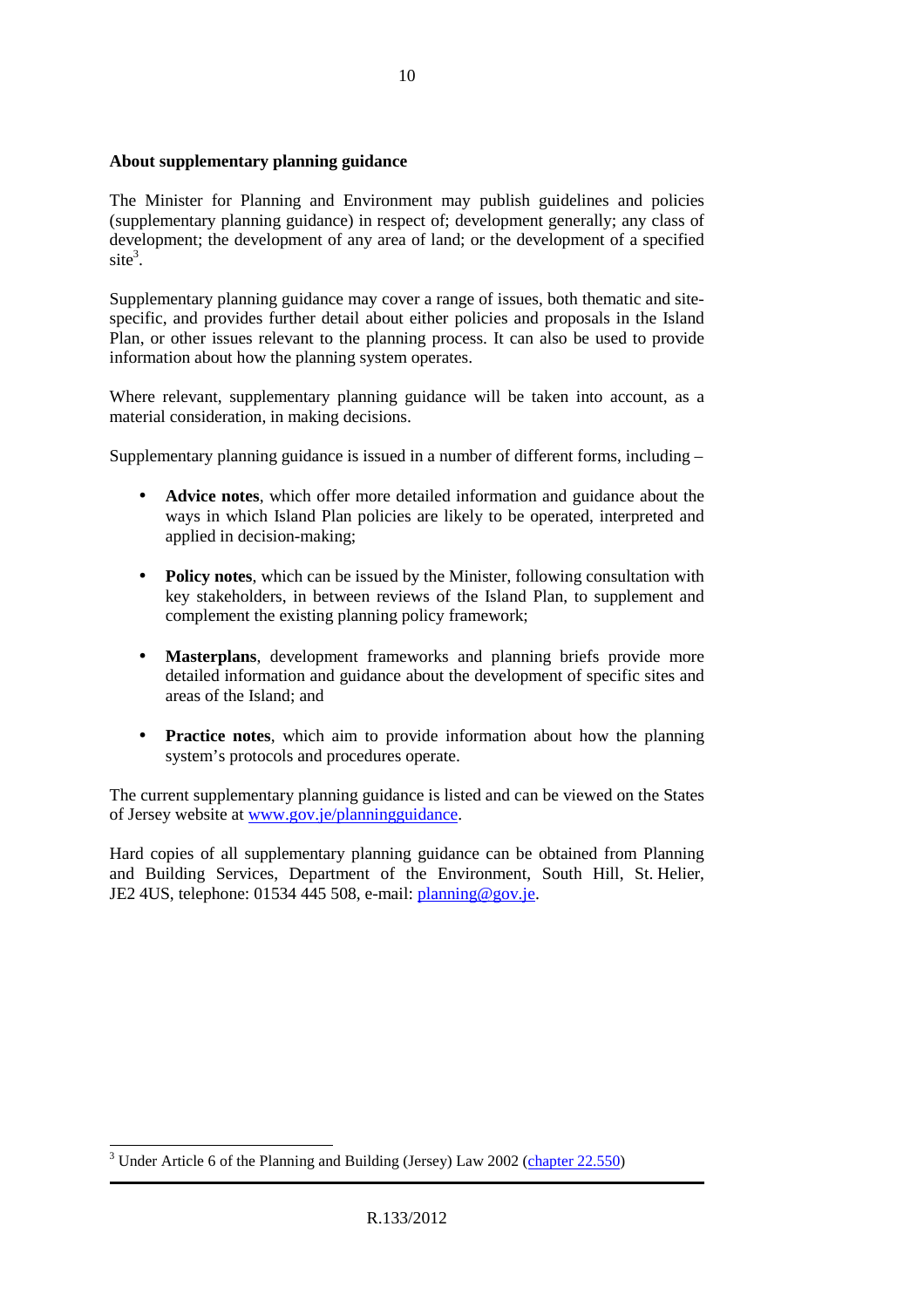### **CONTENTS**

### **Section Item Page**

| $\mathbf{1}$ |                                                       | 12 |
|--------------|-------------------------------------------------------|----|
| 2            |                                                       | 12 |
| 3            |                                                       | 12 |
| 4            |                                                       | 13 |
| 5            | What type of development does this guidance apply to? | 13 |
| 6            |                                                       | 13 |
| 7            |                                                       | 14 |
| 8            |                                                       | 14 |
| 9            |                                                       | 15 |
| 10           |                                                       | 15 |
| 11           |                                                       | 16 |
| 12           |                                                       | 16 |
| 13           |                                                       | 17 |
| 14           |                                                       | 18 |
| 15           |                                                       | 18 |
|              |                                                       | 19 |
|              |                                                       | 20 |
|              |                                                       | 21 |
|              |                                                       | 21 |
|              |                                                       | 21 |
|              |                                                       | 21 |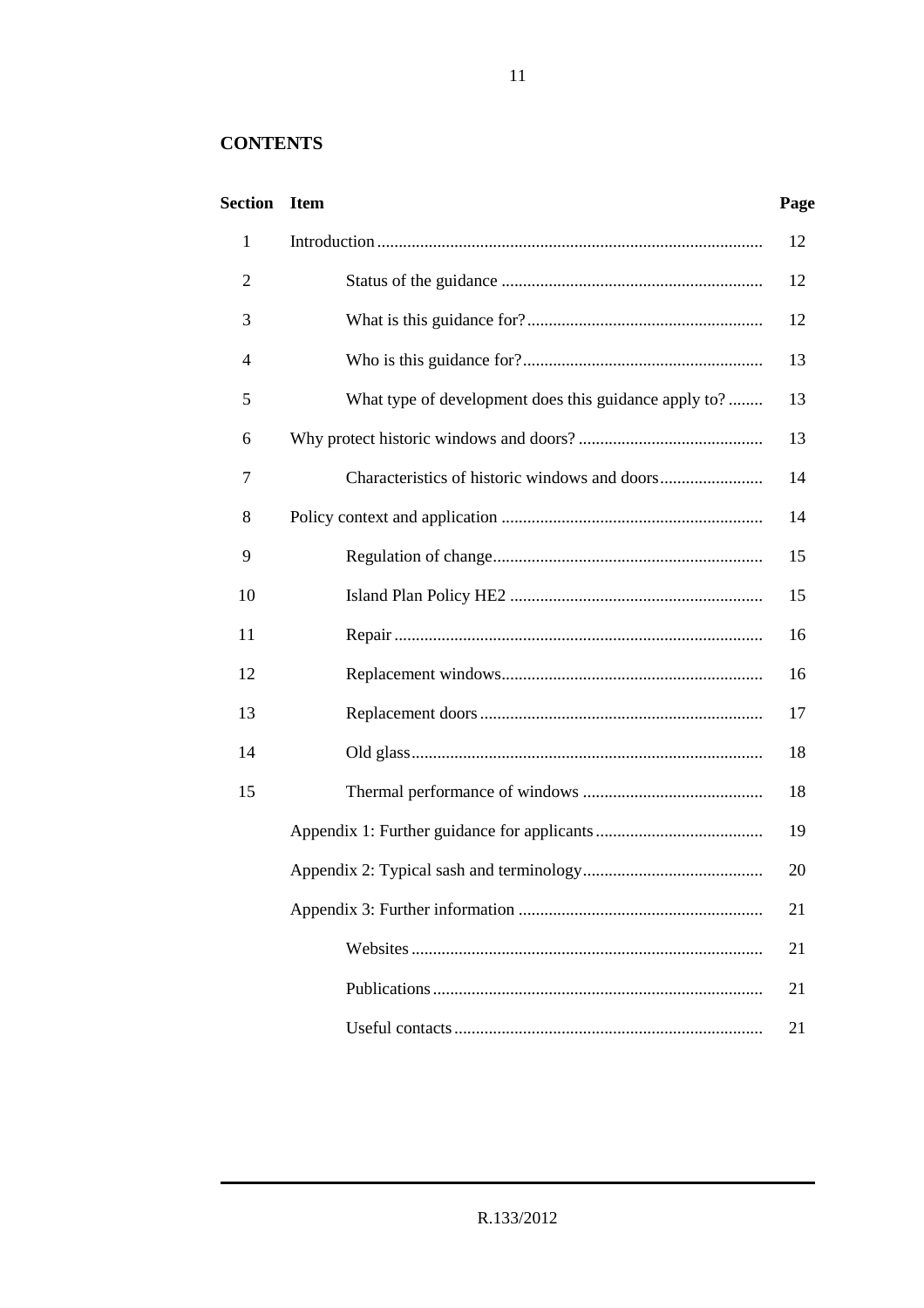#### **1. Introduction**

- 1.1 Historic windows and doors are important because they are an integral part of the fabric of old buildings: they add to their special character in both the town and the countryside.
- 1.2 A change to the style or appearance of windows and doors can disrupt the overall appearance and harmony of a building. The impact of change can be dramatic and of detriment, not only to the individual historic building, but also to the character of a street or lane. This can cumulatively undermine the character, identity and distinctiveness of the Island.
- 1.3 Planning policy for the protection of historic windows and doors is provided by Policy HE2 of the 2011 Island Plan: its main provisions, which apply to Listed buildings and potential Listed buildings, include –
	- a presumption in favour of the repair of all historic windows and doors;
	- the exceptional allowance of the replacement of historic windows and doors only where repair is not possible; and
	- the careful replication of the detail of the original historic windows and doors, where exceptional replacement is permitted.

#### **Status of the guidance**

- 1.2 This is currently draft guidance produced for consultation with key stakeholders and interested parties: it will be reviewed and amended, as necessary and appropriate, in response to the feedback from consultation.
- 1.3 It is intended to supersede Planning Policy Note 2: 'Windows and doors in historic buildings: their repair and replacement' (June 2008) and should be treated as a material consideration in the determination of planning applications.
- 1.4 The document 'A history of timber windows and external doors in Jersey'  $(1999)^4$ , which was published by the former Planning and Environment Committee, remains valid as supplementary planning guidance, and serves to support and complement this advice note.

#### **What is this guidance for?**

- 1.5 This guidance has been prepared to
	- provide further information about the importance of historic windows and doors;

 4

http://www.gov.je/PlanningBuilding/LawsRegs/SPG/AdviceNotes/Pages/TimberWindowsDoo rs.aspx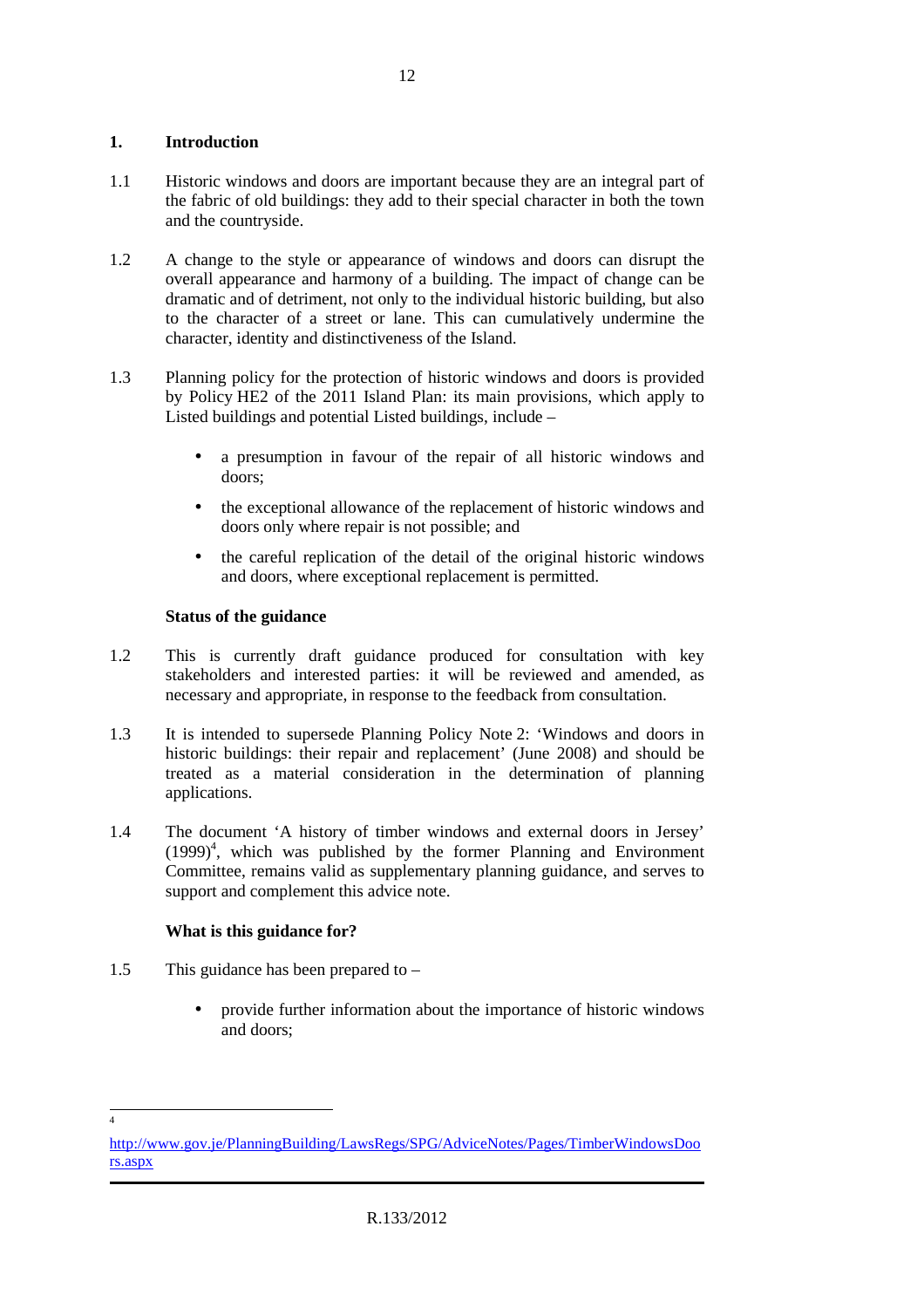- elaborate and clarify how the provisions of Policy HE2 will be applied to proposals for change affecting historic windows and doors through the planning application process; and
- provide further advice about the information that should be provided to as part of a planning application for change affecting historic windows and doors.

#### **Who is this guidance for?**

1.6 This guidance is principally for the owners of historic buildings, builders, trades-people, architects, designers and all those who are involved in preparing and processing planning applications for development affecting historic windows and doors in Listed buildings and potential Listed buildings.

#### **What type of development does this guidance apply to?**

- 1.7 Planning permission is required for works which affect windows and external doors in Listed buildings and potential Listed buildings<sup>5</sup>. Works involving their repair or replacement in historic buildings so designated must be the subject of a planning application and will be subject to consideration in accordance with this guidance.
- 1.8 This guidance will also apply to development proposals affecting windows and doors for most buildings in Conservation Areas when these begin to be designated. It is proposed that permission will be required for the replacement of pre-1920 windows and doors in buildings in Conservation Areas<sup>6</sup>.
- 1.9 It is relevant to note that Building Byelaw Permission is required for all replacement windows whether in Listed buildings, potential Listed buildings, Conservation Areas or not.

#### **2. Why protect historic windows and doors?**

 $\overline{a}$ 

- 2.1 Windows, doors and other associated features such as door-cases, shutters and door furniture (including hinges, knockers and letter-boxes, foot-scrapers, fanlights, pediments, columns, pilasters, cornices, consoles and carved or stucco moulded details) are important historic features. They can help to define the character and appearance of individual buildings and streets and contribute to a sense of place and identity.
- 2.2 The former Planning and Environment Committee publication '*A history of timber windows and external doors in Jersey*' (1999) provides a valuable summary of the introduction and adaptation of different styles of windows and doors into Jersey and highlights the contribution that these features make to the Island's unique character and appearance.

<sup>&</sup>lt;sup>5</sup> See Classes F and K of the Planning and Building (General Development) (Jersey) Order 2011 (chapter 22.550.25)

<sup>&</sup>lt;sup>6</sup> Introduction of this provision will require amendment of the Planning and Building (General Development) (Jersey) Order 2011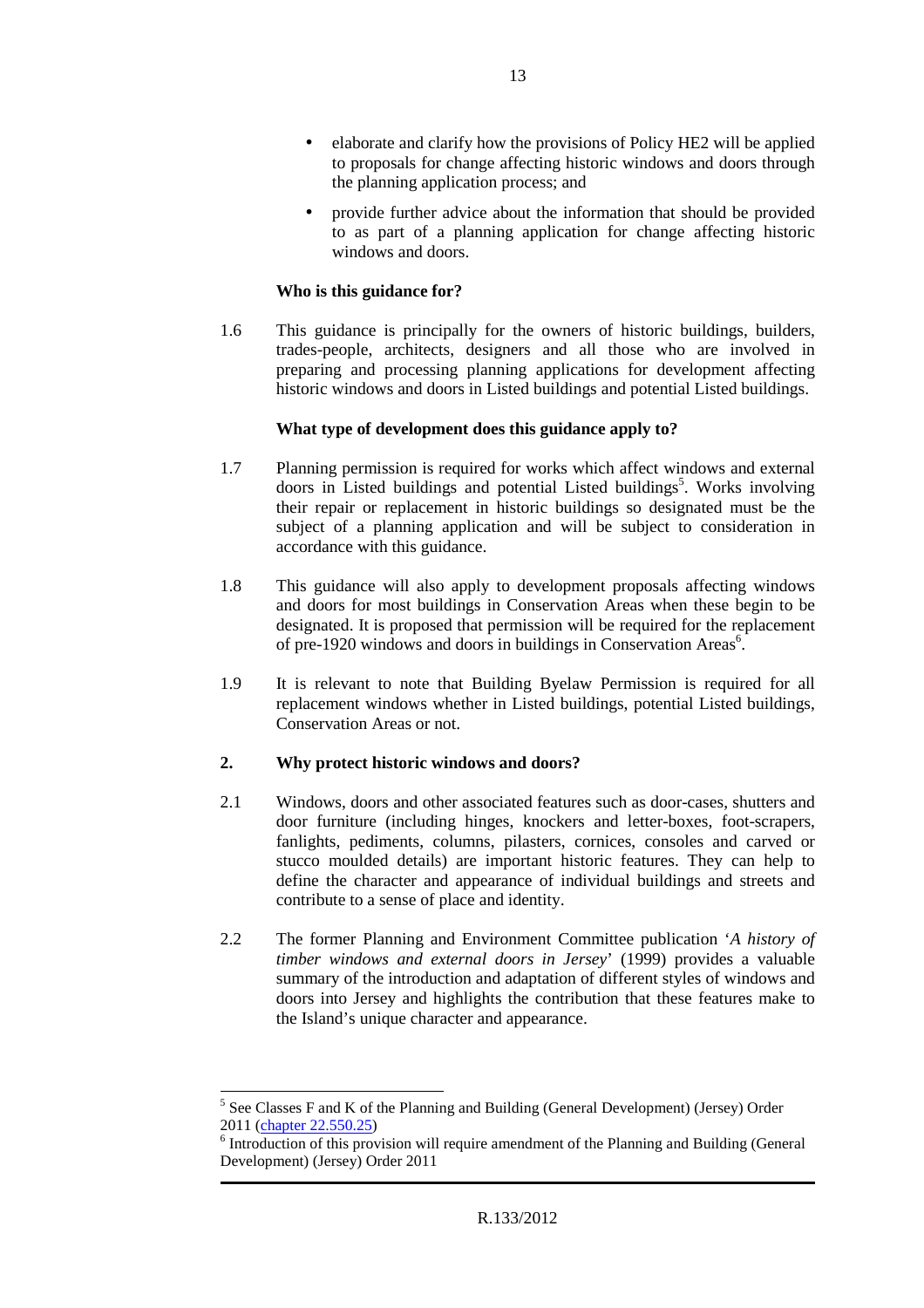#### **Characteristics of historic windows and doors**

- 2.3 The characteristics of historic windows and doors derive from a whole range of inter-related shapes, details, colours and materials: because of this it is often the fine detail that is important when considering applications to change them.
- 2.4 The character of doors is reliant on the size and proportion of panels; the types of mouldings and the shape and details of glazed fanlights. Original ironmongery and locks can be of importance, together with other associated door furniture such as knockers, knobs and letter-boxes. The detailing of door surrounds is also important, and these features can be as significant as the actual door in terms of its scale and prominence on the elevation of a building and its contribution to a street.
- 2.5 The character of windows is influenced by the shape and thickness of glazing bars; the dimensions of frames; the width and location of sash boxes; the size of sills; the materials used for the frames and even the age and quality of the glass.
- 2.6 The way in which windows are painted can also give a building a distinctive character. There is a long tradition in Jersey of painting windows in 2 contrasting colours: one for the moving sashes and the other for the fixed boxes that contain them. These colour schemes are often extended to doors and shutters, creating a distinctive and identifiable individual and local character.

#### **3. Policy context and application**

- 3.1 The regulation of change to historic windows and doors came about largely in response to the installation of modern, unsympathetic PVCu windows and doors to historic buildings, which has caused considerable damage to the character and appearance of many of the Island's older buildings, streets and rural lanes.
- 3.2 The scale of loss of these original features of historic fabric in Jersey is considerable and there are few properties where historic windows and doors remain wholly intact. Some houses may have simply had their front doors replaced or their shutters removed, but the implications of these negative changes can be considerable, particularly where several original features have been altered, removed or replaced: the damaging impact of this incremental change is well documented in the '*St. Helier Urban Character Appraisal*'  $(2005)$  Willie Miller Urban Design<sup>7</sup>.

 $\overline{a}$ 7 See pages 186–190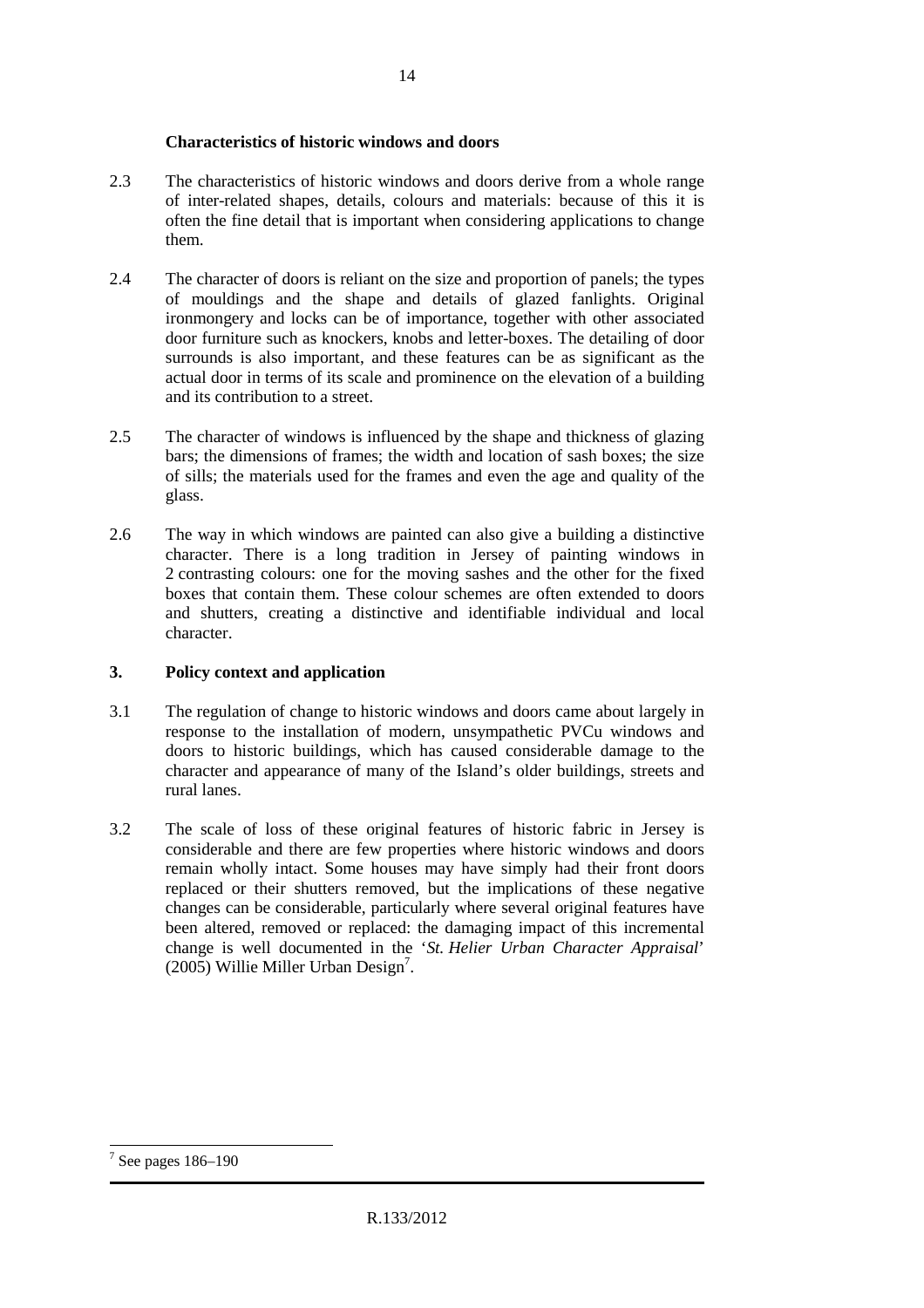#### **Regulation of change to windows and doors**

3.3 The need for development permission to alter or replace windows was first introduced in May 1991 by the former Island Development Committee<sup>8</sup>. Control over this form of development was further strengthened in 1994 through the introduction of a policy statement<sup>9</sup> which established a presumption in favour of the repair of original windows in historic buildings or careful replication where replacement had become necessary. This was carried forward into further supplementary planning guidance<sup>10</sup> until the incorporation of policy into the 2002 and 2011 Island Plans.

#### **Island Plan Policy HE2: Protection of historic windows and doors**

3.4 The current planning policy framework for the management of change to historic windows and doors in Listed buildings and potential Listed buildings is provided by Policy HE2 of the 2011 Island Plan.

#### **Policy HE2**

#### **Protection of historic windows and doors**

All existing historic windows and doors in historic buildings should be repaired, wherever possible, using materials and details to match the existing.

The replacement of historic windows and doors in Listed buildings and in those historic buildings in Conservation Areas, where consent is required for such work, will not be approved, unless there is clear justification to show that repair is not possible.

Where repair is impracticable or where previous replacements are being replaced again, replacements that do not carefully replicate or restore the historic windows or doors in terms of materials, method of opening, proportions, dimensions, visual weight, decorative details and finish, will not be approved.

- 3.5 It is important that the historic character and integrity of historic buildings is maintained throughout, and the approach to the repair and replacement of windows and external doors should extend to the whole of the property and not just the main or public façade.
- 3.6 The protection of historic buildings extends to the whole of the building and not, as has been suggested in the past, only to those parts visible from public vantage points or to the front elevation.

 $\overline{a}$ 

<sup>8</sup> *Replacement windows in Jersey: the need for development permission* (1991) and *Replacement windows in Jersey: a design guide* (1991)

<sup>9</sup> Addendum to the design guide (24th February 1994)

<sup>10</sup> *Traditional timber windows and external doors in historic buildings: policy statement* (1999)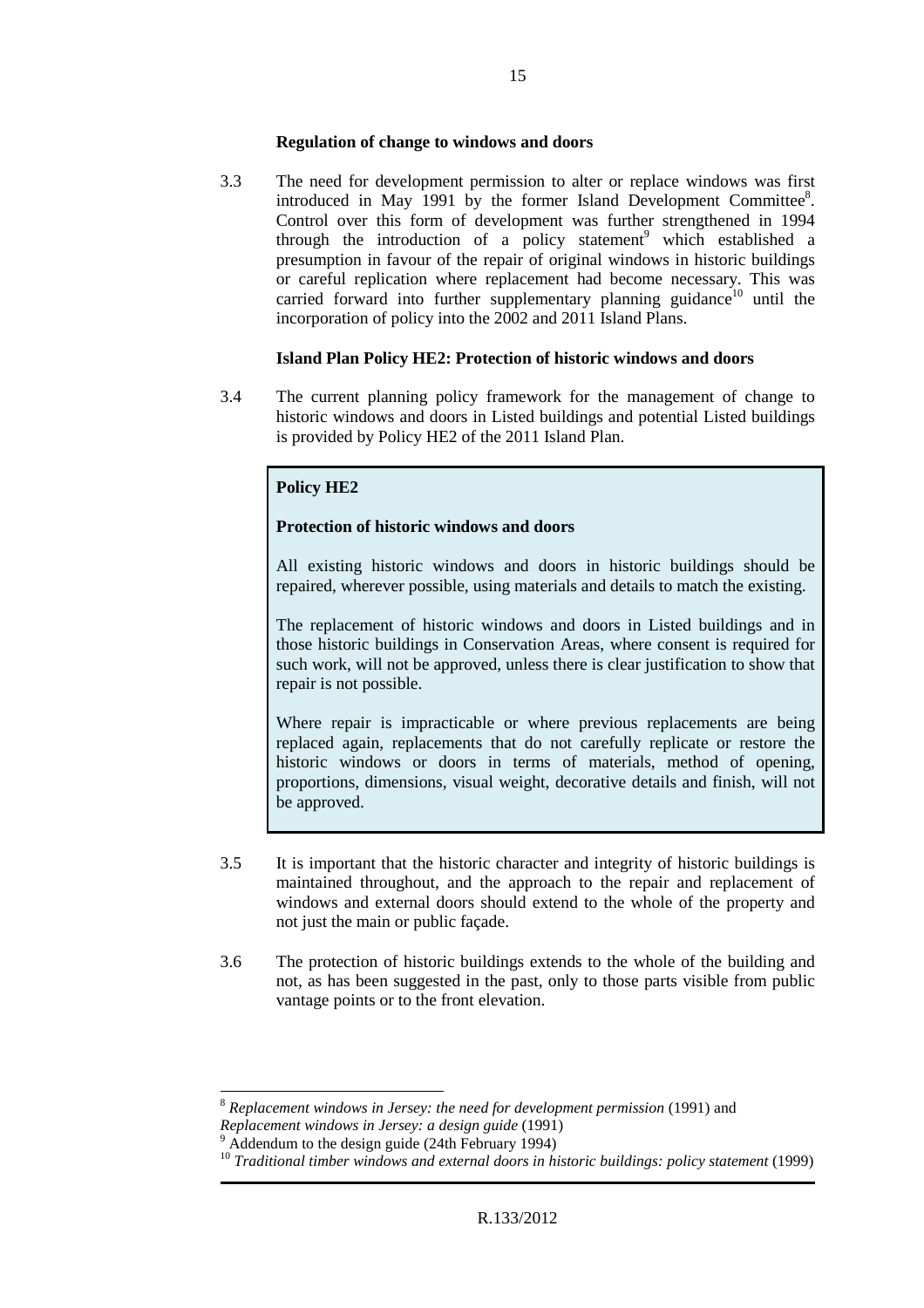- 3.7 Many properties have already lost their historic windows and doors and the owners and occupiers of neighbouring properties wishing to replace their own historic windows and doors often consider the need to use historically appropriate design and materials as inconsistent and unfair.
- 3.8 In this context, it is important to recognise that the aim of the planning policy regime is to ensure that the character of individual historic buildings and the character of a street or lane is not further eroded, but that each case will also be considered having regard to its own individual merits and specific circumstances.
- 3.9 This consideration will also be applied to the replacement of more modern windows and doors that exist in more recent extensions to historic buildings: in these cases, individual judgements will need to be made in respect of the period of the extension; its relationship to the original building; and the proportion of the openings. The clear rule is to have regard for the particular details of the property concerned and design the proposals to fit the building.
- 3.10 It is sometimes argued that the finer detail of windows and doors is unimportant and that, if a broadly similar effect is achieved, then this is sufficient.
- 3.11 The Minister does not share this view on the basis that the characteristics of historic windows and doors derive from a whole range of factors such as shapes, details, colours and materials: because of this it is often the fine detail that is important when considering applications to replace and change them.
- 3.12 To enable proposals to be properly assessed, it is important to provide an appropriate level of detail as part of a planning application: further information about the details required in support of an application to replace historic windows and doors, is set out at Appendix 1.
- 3.13 Further guidance about the sequential approach to repair followed by replacement where repair is not feasible, is set out below:

#### **Repair**

- 3.14 Repair is always the preferred option: any proposal for replacement will only be considered if the historic windows and doors can be clearly shown to be beyond repair.
- 3.15 Historic windows and doors, if well maintained can last almost indefinitely. When carefully overhauled and draught-proofed, they can provide a level of performance which, in terms of noise reduction and air infiltration, compares well with many alternative products made from plastic and aluminium (see thermal performance below).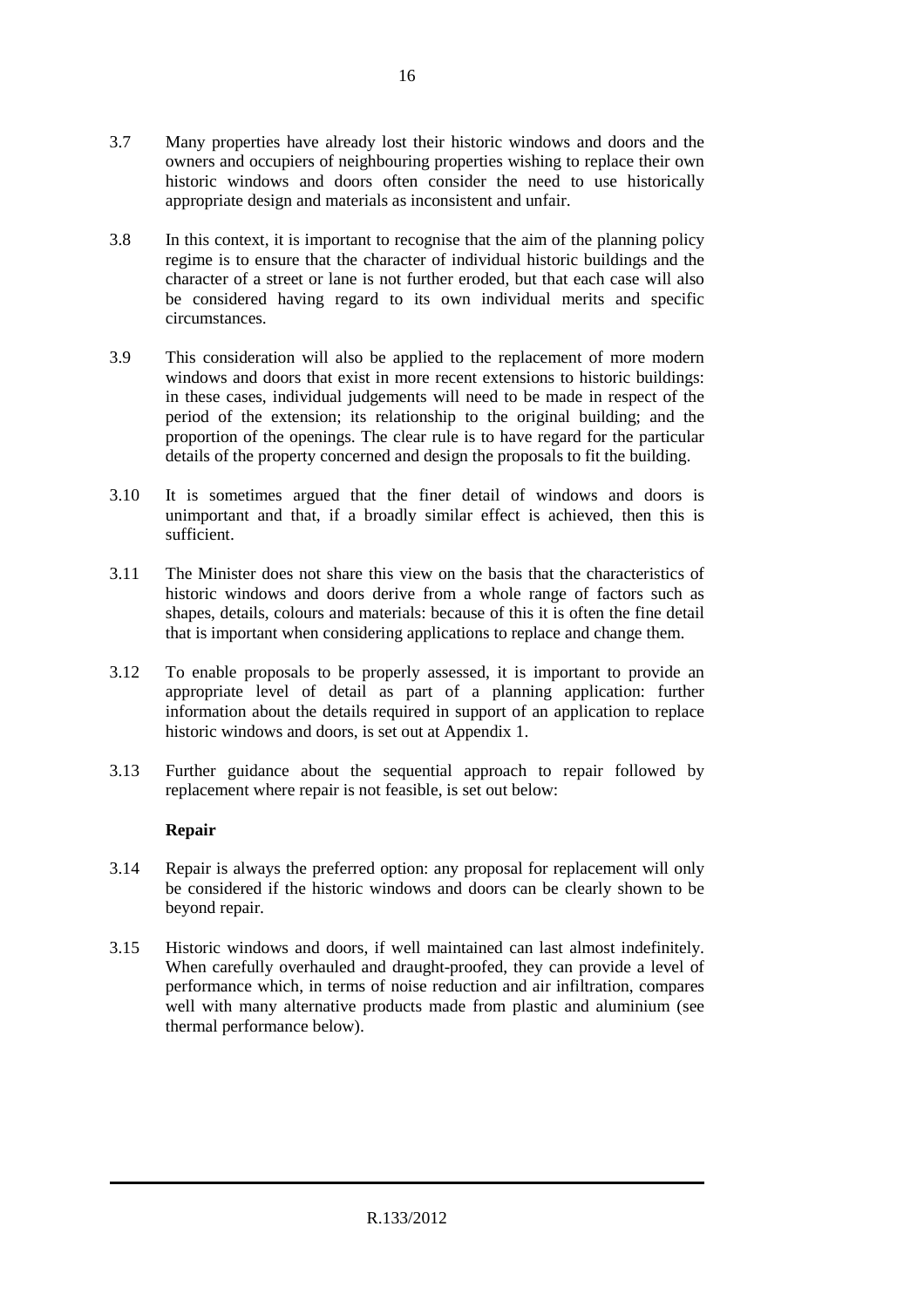#### **Replacement windows**

- 3.16 In choosing the right replacement windows, the age, type and particular characteristics of the host building will need to be understood. In addition the window-opening orientation will guide the historically accurate style of replacement window.
- 3.17 In all cases, the historically accurate replication of windows is at the heart of achieving the policy intention of conserving the quality of our historic environment. To this end, the following principles will be applied to the assessment of replacement window applications –
	- when an historic window that is beyond repair is being replaced, the new window will need to be a true facsimile of the original window, with the same joinery details;
	- replacement windows will be timber-framed, unless the age and style of the property would point to the use of metal-framed windows;
	- all casements and sashes will hold glazing within true structural bars: applied glazing bars are unlikely to be acceptable;
	- the glazing pattern will fit the age and style of the building: for example, horns were traditionally only used on one-over-one and twoover-two vertical sliding sash units;
	- vertical sliding sashes will be truly box-weighted and not spiralbalanced or employ the use of other mechanical means of controlling window opening;
	- timber windows will usually be painted not stained and, in St. Helier, a 2 colour system encouraged in appropriate cases;
	- trickle vents will be designed as part of the window system without plastic or metal outer hoods.
- 3.18 In many cases, a new window will be designed to replace an inappropriate modern window, for example a PVCu window. In these cases the style or replacement will need to fit the host building. As a general rule, a timberframed, single-glazed window should be provided, but if the modern window is double-glazed, then a suitable sealed double-glazed unit may be acceptable subject to consideration of the detailed design of the window, relative to the fenestration of the historic building.

#### **3.19 Replacement doors**

3.20 Original doorways and any surviving original doors should be retained. Their replacement or defacement is often entirely unnecessary. Domestic and public building door types vary widely and, if they have to be replaced, their design should be appropriate to the character of the building. Replacement doors should copy the original in the materials, the detail of the design, and the paint finish.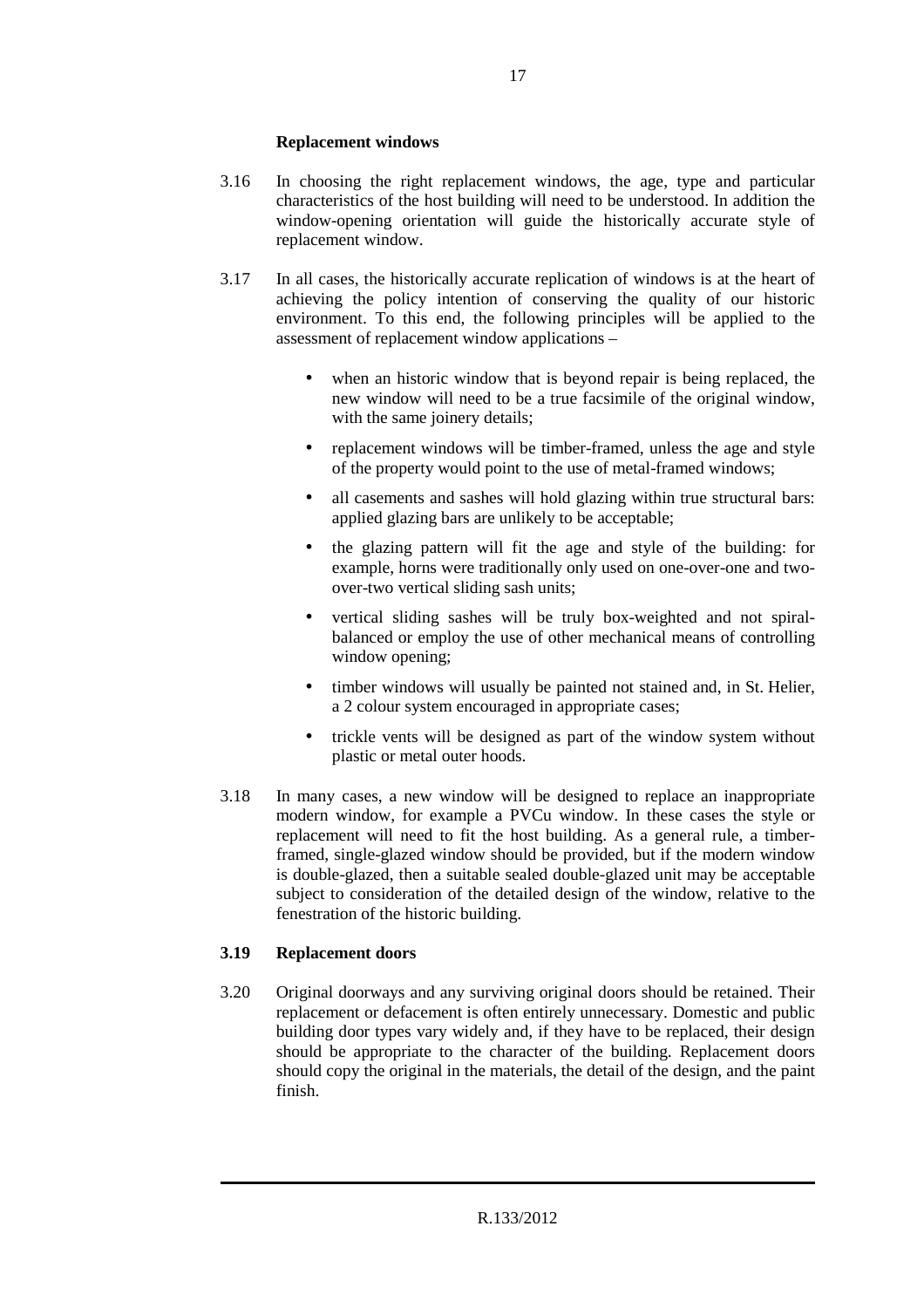- 3.21 Modern off-the-peg doors are not generally acceptable for use in protected buildings, nor are doors with incongruous design features such as integral fanlights. Unpainted hardwood or stained or varnished softwood doors are rarely suitable.
- 3.22 Doorways that become redundant should in general not be removed. This is particularly the case where a terrace of houses is converted into flats or offices and some of the doors are no longer required: it is most important that they are retained for the sake of the overall design of the terrace. Similarly, door-cases, door furniture including hinges, knockers and letter-boxes, foot-scrapers, fanlights, pediments, columns, pilasters, cornices, consoles and carved or stucco moulded details should not be removed or mutilated, but retained even if the doorway is redundant.

#### **Old glass**

3.23 All old glass is of interest, whether it is stained, painted or etched glass or early plain glass such as crown glass. Great care should be taken to protect old glass during building works. If it is necessary to remove panes to repair the window-frames or infrastructure, they should be reset. Where external protection for glass is required, it should be reversible and as unobtrusive as possible.

#### **Thermal performance of windows in historic buildings**

- 3.24 In terms of thermal insulation, single-glazed historic timber windows can be significantly improved by fitting draught strips and effective weather seals. Where timber is well selected, well constructed and maintained, new timber windows can, over the long term, provide a sustainable product that represents good value for money<sup>11</sup>.
- 3.25 In addition to the requirement for planning permission to be obtained for replacement windows and external doors in historic buildings, there are requirements within the Building Byelaws for all replacement windows to achieve certain U-values in order to satisfy the building bye-law requirements relating to the conservation of fuel and power. Normally this means replacement windows will need to be double-glazed.
- 3.26 It is however recognised that, in the case of historic buildings, it may not always be appropriate for double-glazing to be introduced. In such cases, secondary glazing may be an option that would improve insulation, draughtproofing and noise control.
- 3.27 In arriving at a balance between historic building conservation and energy efficiency improvements, the aim will be to improve energy efficiency where and to the extent that is practically possible. It is recommended that advice is sought from the Department's Historic Environment Team and Building Control surveyors at an early stage so that any apparent conflict can be resolved at the earliest possible opportunity.

 $\overline{a}$ <sup>11</sup> Improving the Thermal Performance of Traditional Windows (Oct. 2009) Prepared for English Heritage by Dr. Paul Baker, Glasgow Caledonian University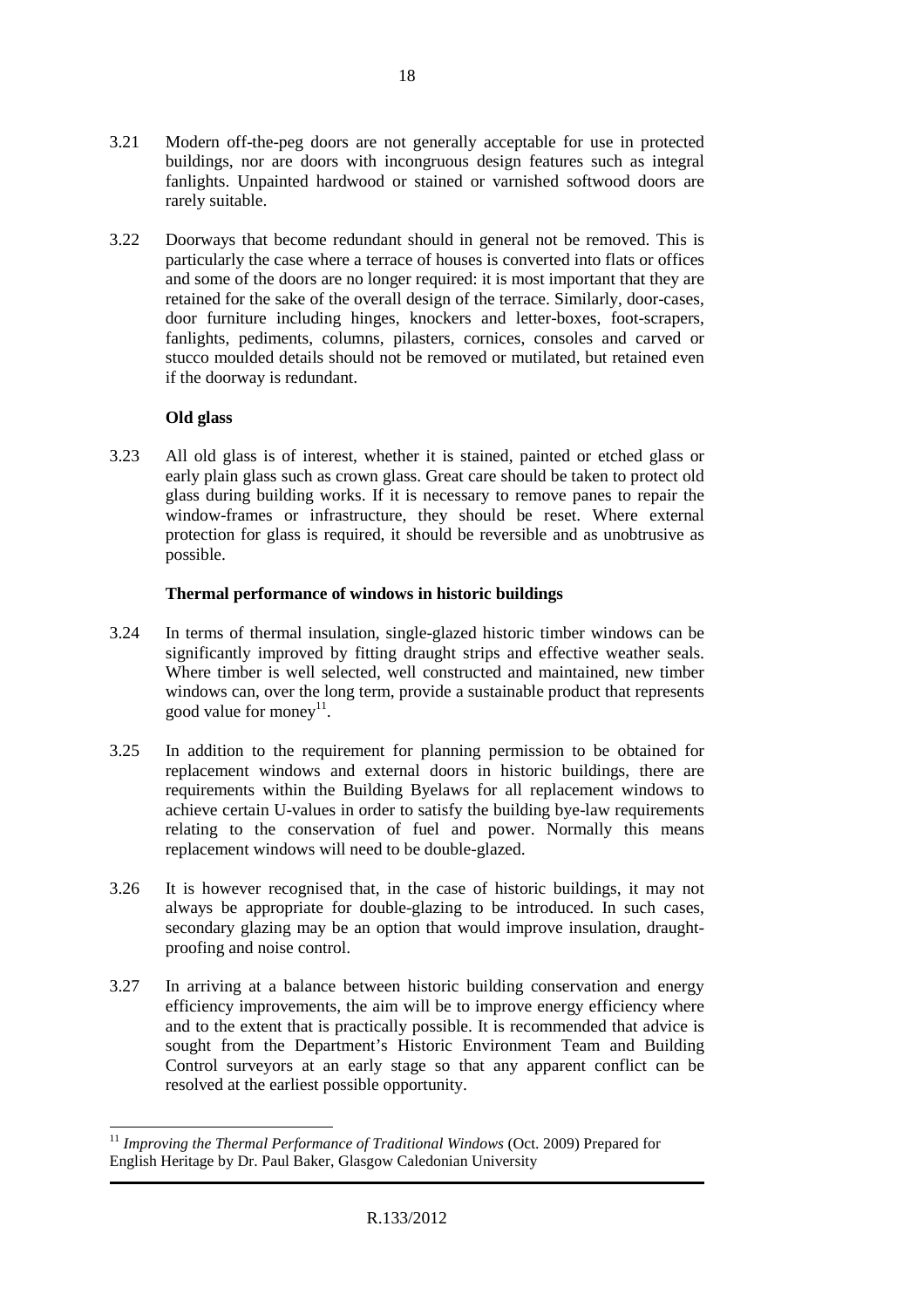#### **APPENDIX 1**

#### **Further guidance for applicants**

There is a specific replacement windows form for use to apply for permission to replace non-repairable windows and/ or doors in historic buildings.

The form is available from the Department of the Environment or can be downloaded from here:

http://www.gov.je/PlanningBuilding/MakingApplication/Planning/Pages/FormsFees.a spx

In addition to the application form, the following information should be submitted at the time that any application is made: failure to do so may mean that your application is not registered and is returned to you to provide further information.

- photographs clearly showing the window(s) subject to the application;
- photographs showing the window(s) in the whole façade of the building;
- close-up photographs of the building with a ruler or tape measure in focus to assist in judging the size and profile of the existing window's features;
- drawings showing the existing windows to scale this is particularly important for replacement of non-repairable historic windows;
- a justification setting out why the windows cannot be repaired and options considered;
- drawings of the proposed new window(s). These will need to be an elevation and a cross-section both vertically and horizontally which show the heads, sills, casements or sashes, box or solid frame and glazing. These will need to be at a scale of at least 1:20 for the elevations and the joinery details at 1:5 or 1:2 for glazing bar cross-sections and other such details;
- the materials proposed, the type of painted finish and colour should be specified. The manner in which the window opens should be indicated too.

*N.B. A typical sash window showing the different terms used for window joinery parts is illustrated in Appendix 2 overleaf.*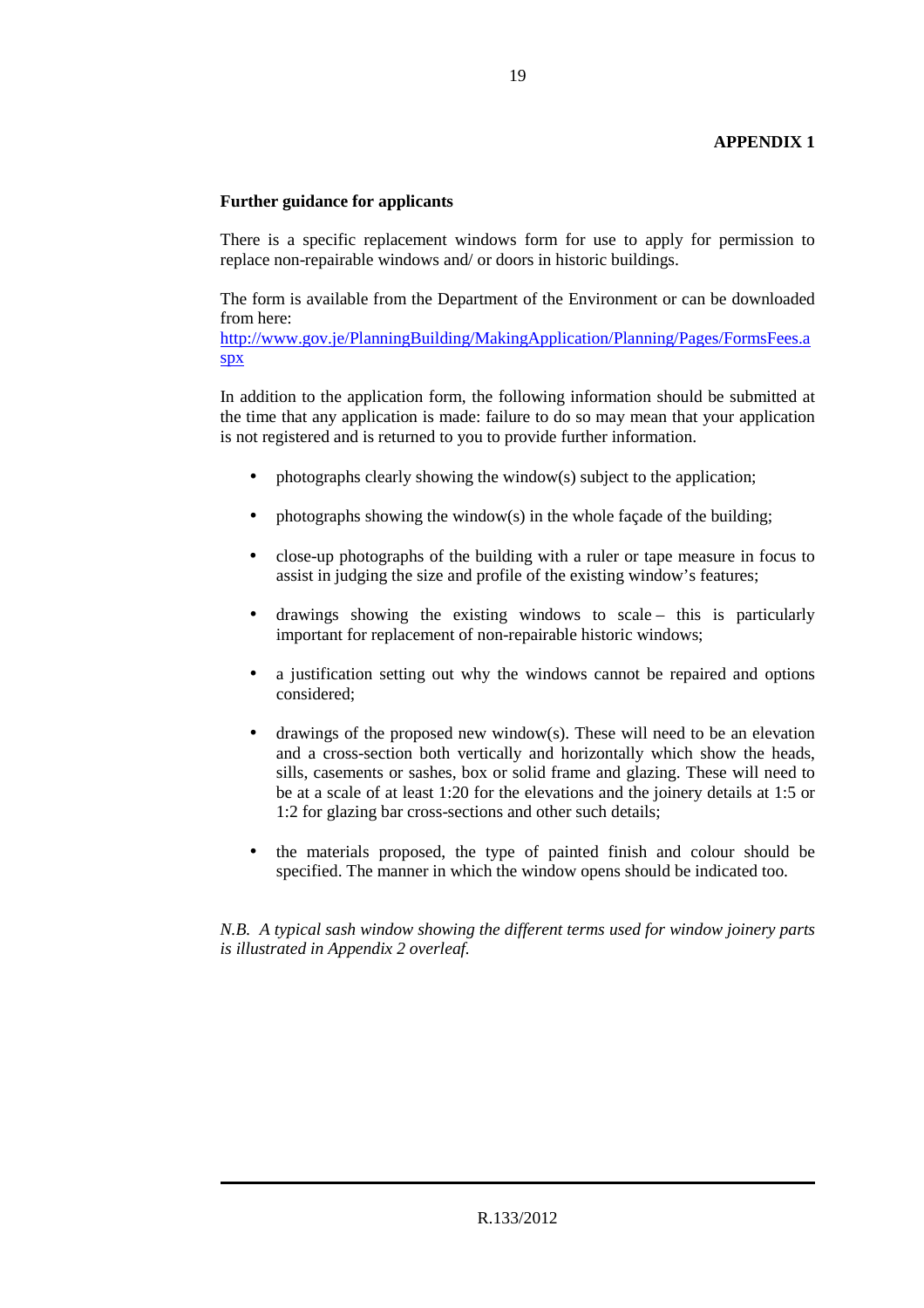**APPENDIX 2**